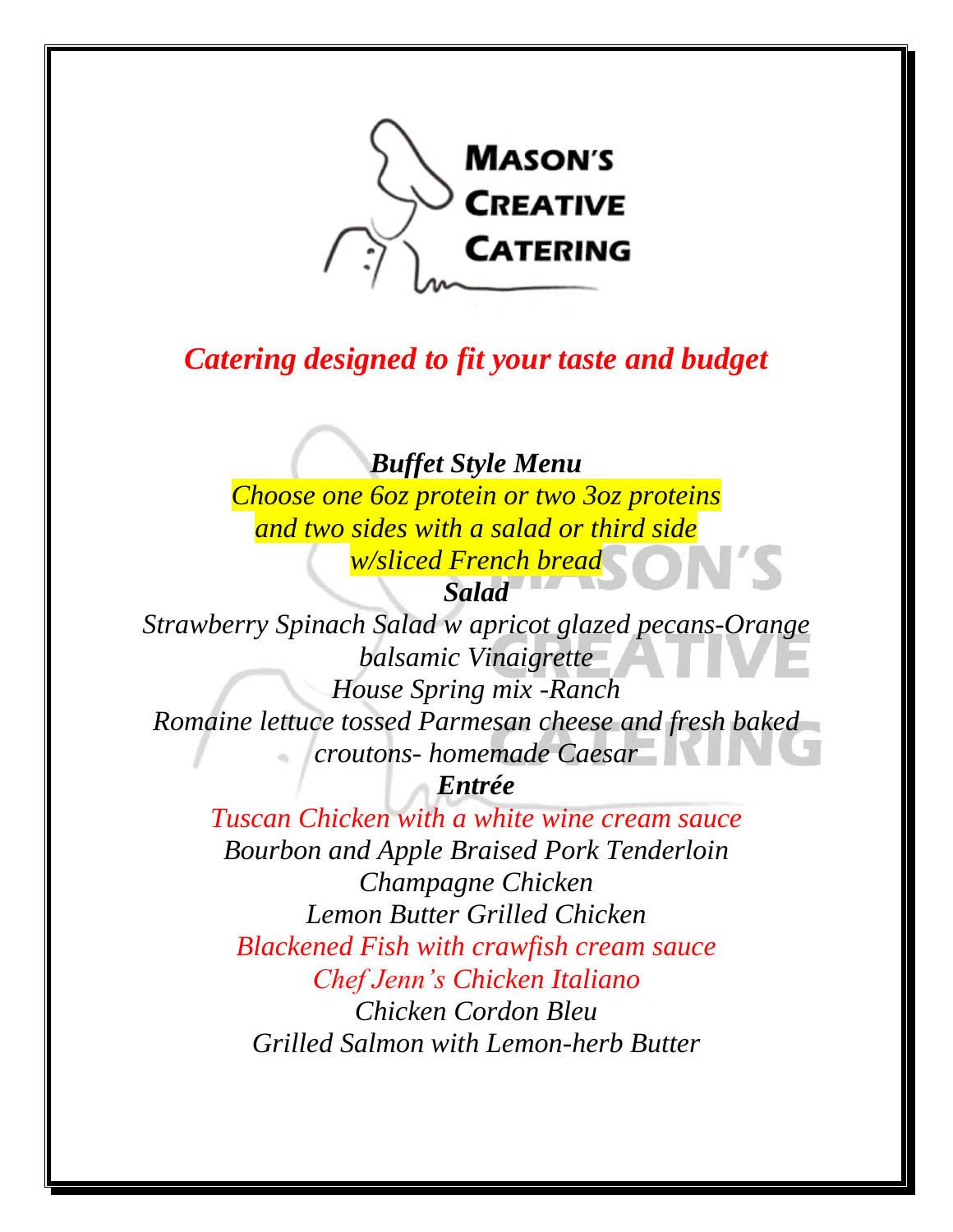*Carving Stations Blackened Butter Steamship Round Three Pepper Mélange Ribeye Rosemary & Pear Pork Loin*

#### *Sides*

*Three Cheese Penne Pasta Parmesan Crusted Mixed Potatoes Roasted Tomatoes, Garlic and Asparagus Medley Green Beans (garlic, country-style or Creole-style) Chef Jenn's Herb Roasted Gold Potatoes Creamy Alfredo Pasta Roasted Artichoke and Spinach Bowtie Pasta Pan seared Zucchini/Squash Herb Smashed Red Potatoes Balsamic and Honey Glazed Rainbow Carrot Jambalaya Pasta with Andouille Sausage Mushroom and Asparagus Pasta Asiago Cheese Mashed Potatoes Mashed Sweet Potatoes Rice Pilaf Cheesy Scallop Potatoes Price per person With white dinner plate \$29pp With Clear disposables \$19pp With white Acrylic (gold or silver rim) disposables \$22pp For seated dinner (not recommended with clear disposables) please add \$5.50pp*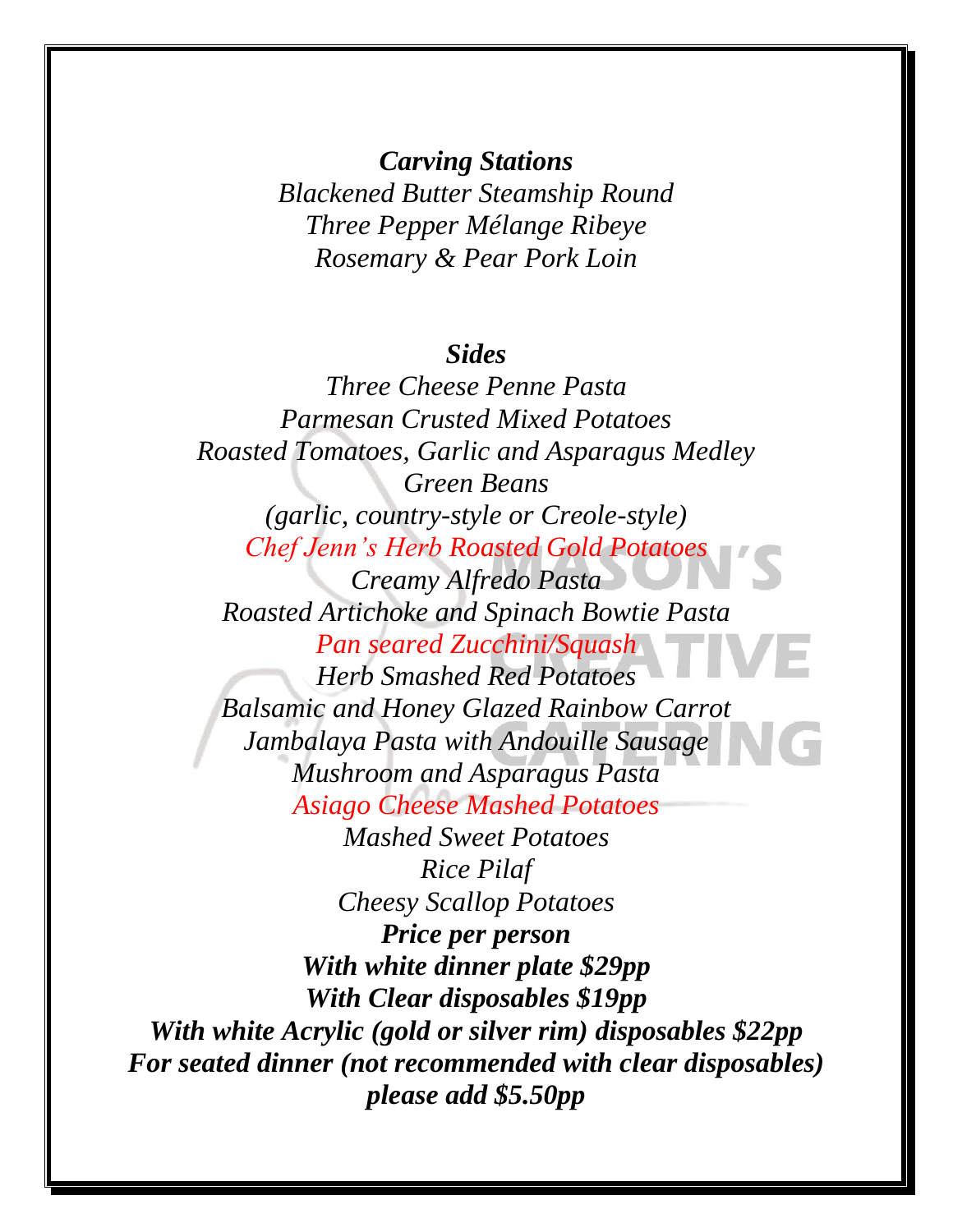*Premium Plates (recommended for seated dinners) 4oz Beef Tenderloin with a red wine demi glaze Add \$5pp 6oz Grilled Filet Mignon 7oz Butter Braised Ribeye Jumbo shrimp with crab topping Add \$4pp Add \$6pp*

*Add Two Mini Appetizers w/fruit and cheese display \$4.00pp Stationary \$6.00pp Passed (display will be stationary and mini appetizers will be passed) Additional Appetizers add \$1.75pp for station and \$2.00 per passed*

> *Mango Chutney Stuffed Grilled Cheese Roasted Red Pepper Chicken Skewers Honey Glazed Chicken Skewers Mason's Garlic Shrimp Cocktail Chef Jenn Serrano Bourbon BBQ Meatballs Slow Cooked Lamb with Grilled flat bread Chicken and Waffle Skewers Boudin Balls Crab & Jalapeno Deviled Eggs Eggplant Bruschetta Pulled Pork Sliders*